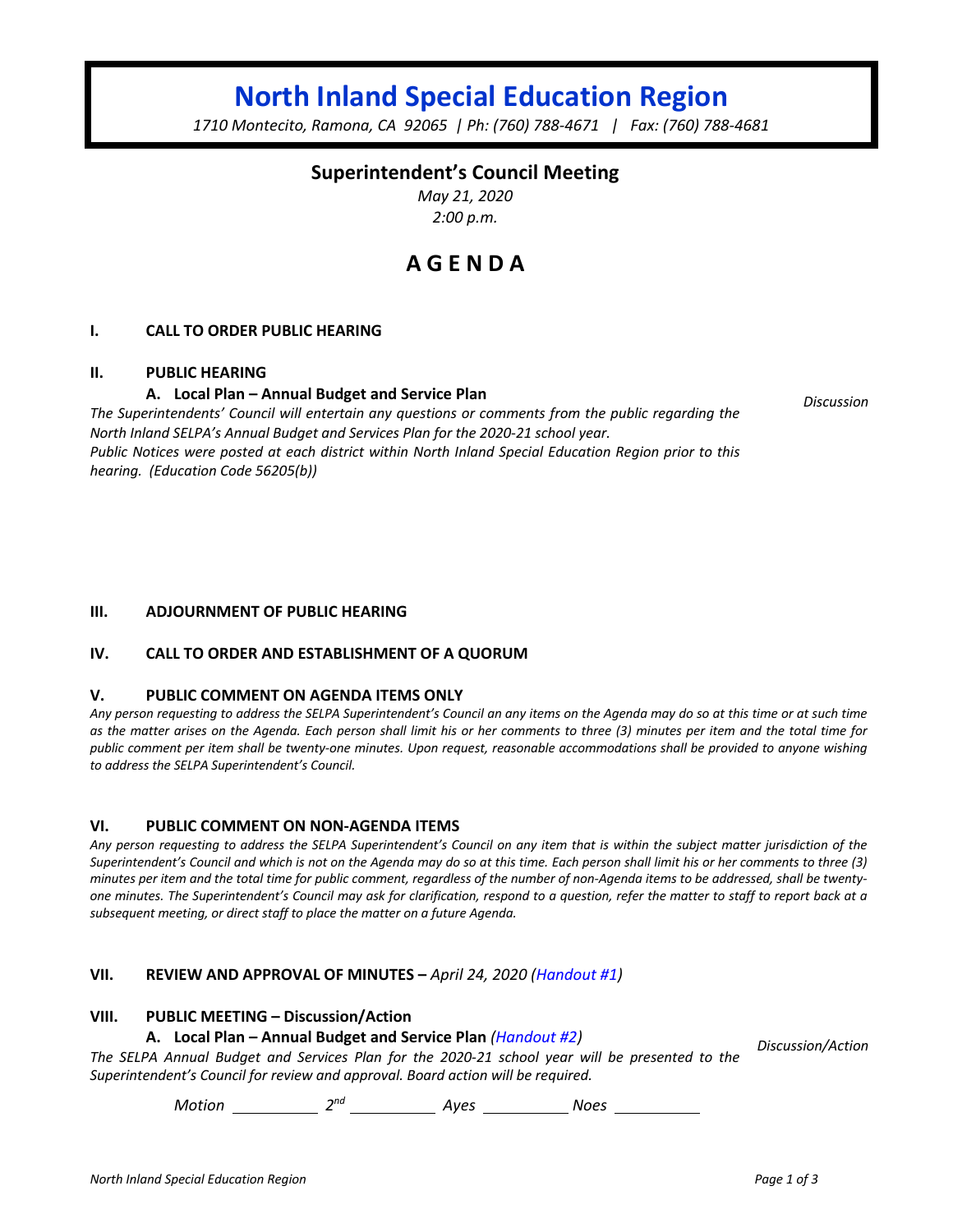#### **B. 2019-20 NISER Priorities – Progress Review** *(Handout #3)*

*approval. Progress has been established with input from the Operations Committee.*

*Director will present progress on the 2019-20 NISER Priorities for review, discussion, and potential* 

*Discussion/Action*

Motion 2<sup>nd</sup> 2<sup>nd</sup> Ayes Noes Noes **C. 2020-21 NISER Priorities – Draft** *(Handout #4) Director will present the proposed 2020-21 NISER Priorities - DRAFT for review, discussion, and potential approval. Priorities have been established with the Operations Committee through the strategic planning meeting. Discussion/Action Motion* 2<sup>nd</sup> 2<sup>nd</sup> 4yes 2008 Noes 2008 **D. High Cost Pool Claims** *(Handout #5) The High Cost Pool Claims are being submitted for review and potential approval. The recommendations from the Operations and CBO recommendation will be provided at the meeting. Discussion/Action Motion* 2<sup>nd</sup> 2<sup>nd</sup> 4yes 2008 Noes 2008 **E. 2018-19 3310 IDEA Grant Allocation Error** *(Handout #6) An error was found on the allocation for the 2018-19 3310 IDEA Local Assistance Grant. Presenting to the Council for discussion and possible action. Discussion/Action Motion* 2<sup>nd</sup> 2<sup>nd</sup> 4yes 2008 Noes 2008 **F. Special Education Legal Alliance Representative** *A NISER Representative to serve on SELA Committee needs to be selected for the 2020-21 school year. Discussion/Action Motion* 2<sup>nd</sup> 2<sup>nd</sup> 4yes 2008 2008 **IX. DISCUSSION A. Parentally Placed Private School Students (PPPSS) Proportionate Share** *(Handout #7) Review of the PPPSS Proportional Share Calculation and how that affects the NISER districts.*